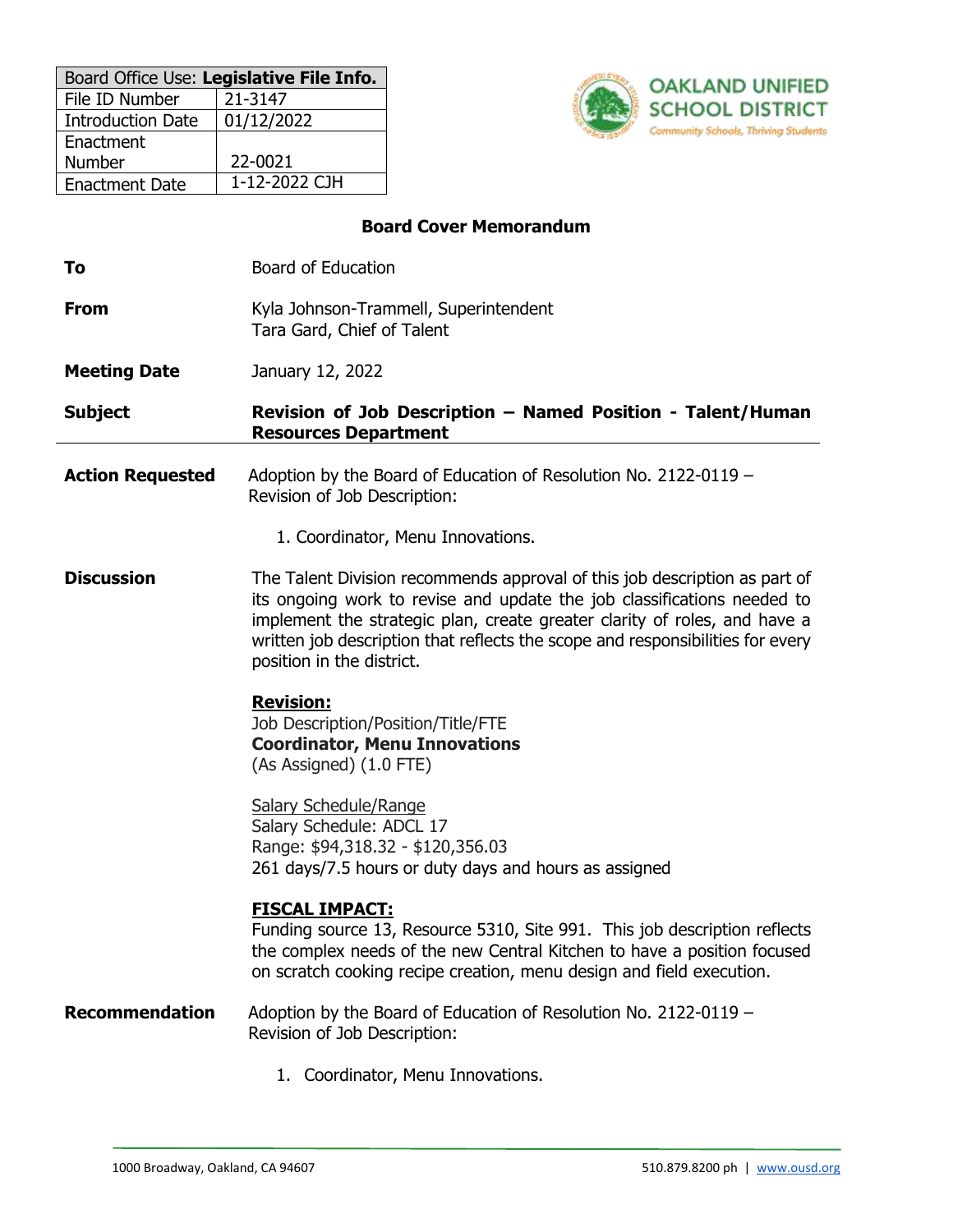

## **RESOLUTION OF THE BOARD OF EDUCATION OF THE OAKLAND UNIFIED SCHOOL DISTRICT Resolution No. 2122-0119**

- Revision of Job Description – Named Position - Talent/Human Resources Department -

**WHEREAS,** it is the goal of the Oakland Unified School District to ensure organizational effectiveness, efficiency and accountability to further student achievement; and

**WHEREAS,** it is the intent of the district to develop a structure which focuses on providing high standards of service and increasing accountability across the system; and

**WHEREAS,** the job description aligns with the district's priority of a Full-Service Community School District and to enhance service our students, schools and community, and

**NOW, THEREFORE, BE IT RESOLVED** that the Board of Education hereby determines that the following positions is created or revised as set forth in the attachments and shall be established on the respective salary schedule/range effective 12:01 a.m., January 13, 2022, as follows:

## **Revision:**

Job Description/Position/Title/FTE **Coordinator, Menu Innovations** (As Assigned) (1.0 FTE)

Salary Schedule/Range Salary Schedule: ADCL 17 Range: \$94,318.32 - \$120,356.03 261 days/7.5 hours or duty days and hours as assigned

## **FISCAL IMPACT:**

Funding source 13, Resource 5310, Site 991. This job description reflects the complex needs of the new Central Kitchen to have a position focused on scratch cooking recipe creation, menu design and field execution.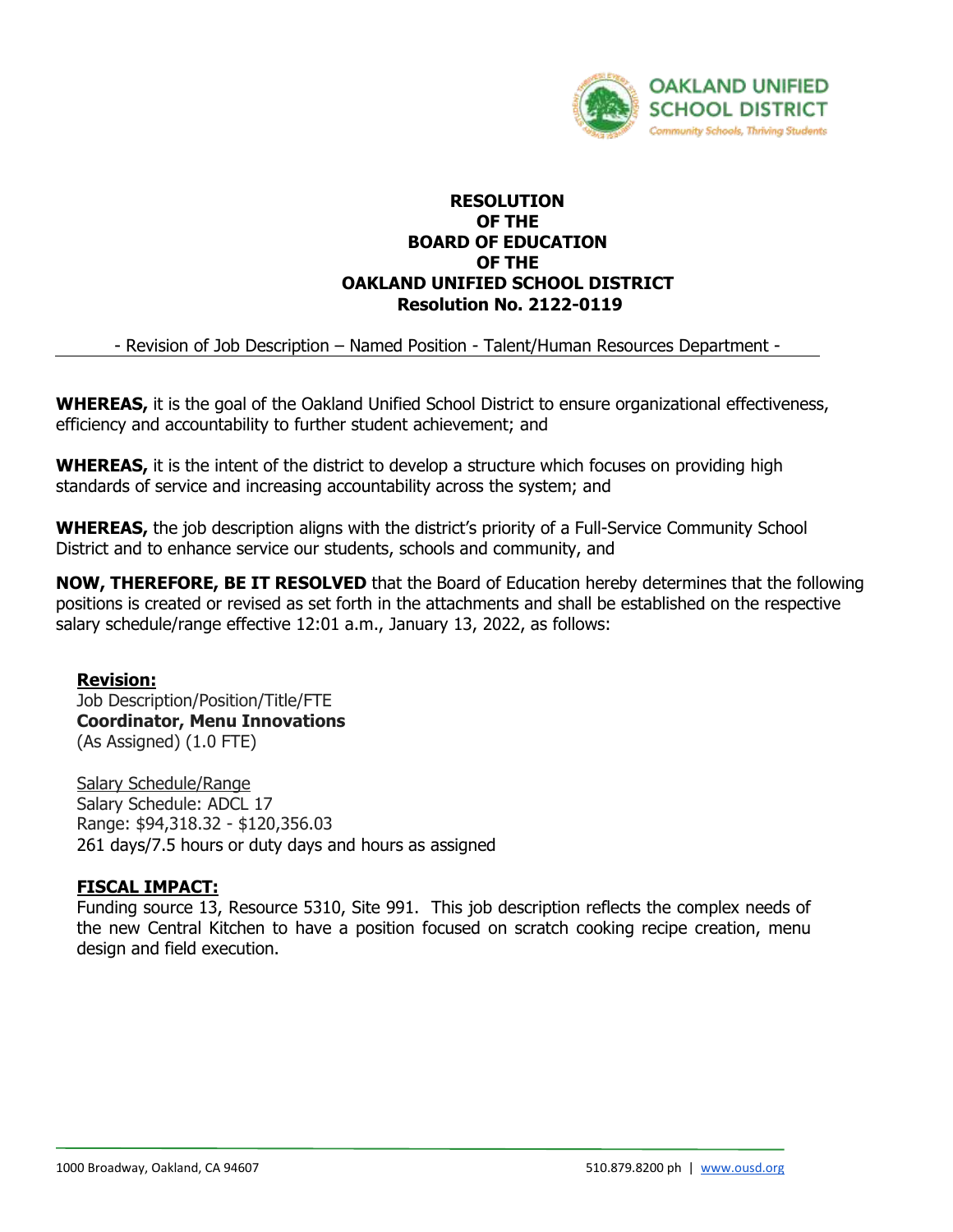# **BE IT FURTHER RESOLVED,** that the Board authorizes the revision of job description as so stated above.

Passed by the following vote:

PREFERENTIAL AYE: None

PREFERENTIAL NOE: None

PREFERENTIAL ABSTENTION: None

PREFERENTIAL RECUSE: None

AYES: Aimee Eng, VanCedric Williams, Clifford Thompson, Vice President Benjamin "Sam" Davis, President Gary Yee

NOES: None

ABSTAINED: Mike Hutchinson

RECUSE: None

ABSENT: Student Director Samantha Pal, Student Director Natalie Gallegos Chavez, Shanthi Gonzales

## **CERTIFICATION**

We hereby certify that the foregoing is a full, true and correct copy of a Resolution passed at a Regular Meeting of the Board of Education of the Oakland Unified School District held on January 12, 2022.

## **OAKLAND UNIFIED SCHOOL DISTRICT**

| <b>Legislative File</b>   |               |
|---------------------------|---------------|
| File ID Number:           | 21-3147       |
| <b>Introduction Date:</b> | 01/12/2022    |
| <b>Enactment Number:</b>  | 22-0021       |
| <b>Enactment Date:</b>    | 1-12-2022 CJH |
| 3v:                       |               |

 $880.49$ 

1-13-2022

Gary Yee President, Board of Education

\_\_\_\_\_\_\_\_\_\_\_\_\_\_\_\_\_\_\_\_\_\_\_\_\_\_\_\_\_\_\_\_\_\_\_\_\_\_\_\_\_\_\_

1-13-2022

Kyla Johnson-Trammell Superintendent and Secretary, Board of Education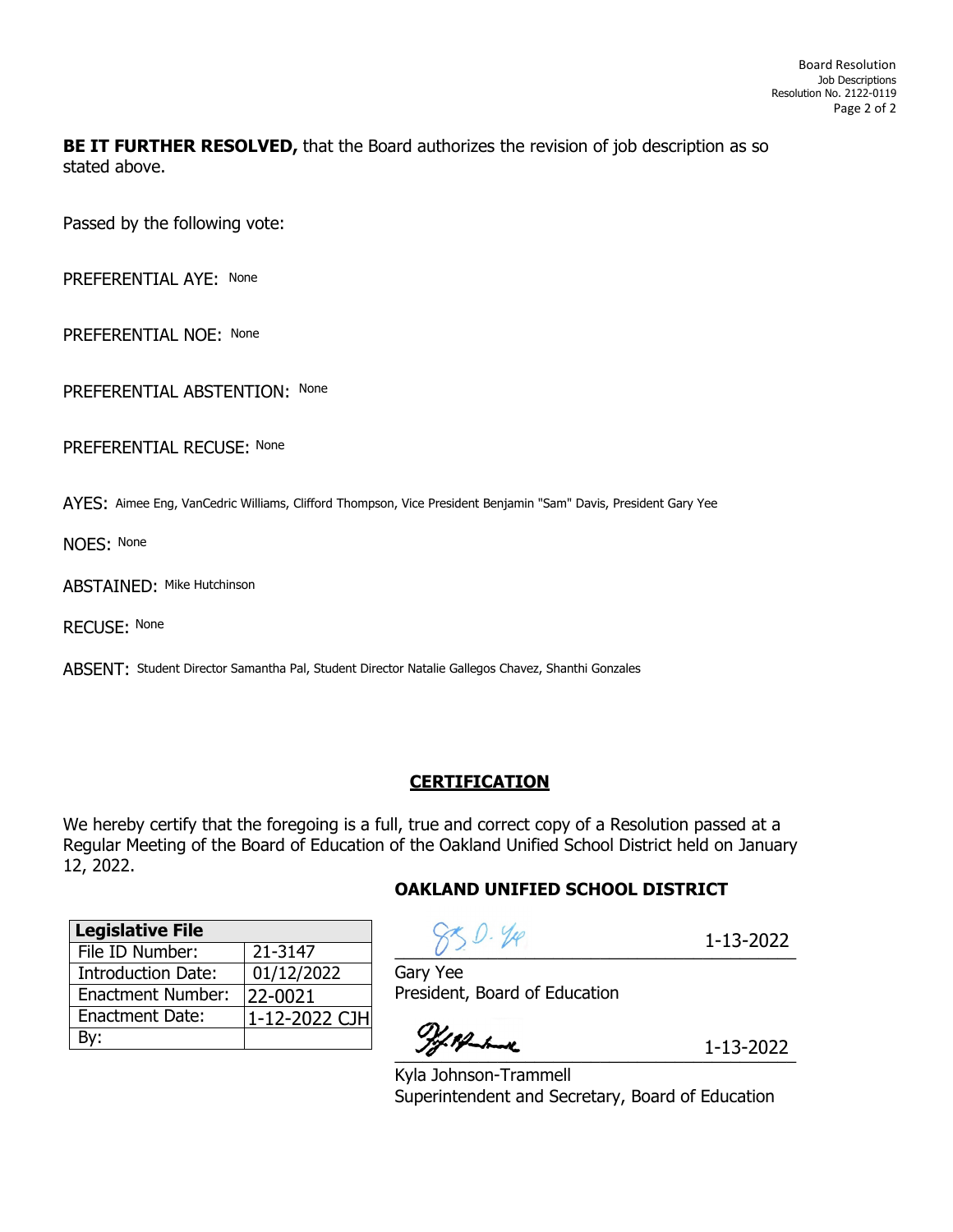| <b>Legislative File</b>  |             |                        |
|--------------------------|-------------|------------------------|
| File ID Number:          | 21-3147     |                        |
| Introduction Date:       | 01/12/2022  | <b>OAKLAND UNIFIED</b> |
| <b>Enactment Number:</b> | 22-0021     |                        |
| Enactment Date:          | 1-12-2022 C | SCHOOL DISTRICT        |
| Bv:                      |             |                        |

## **Position Description**

| TITLE:             | <b>Coordinator, Menu</b><br><b>Innovations</b>                                                                         | <b>REPORTS TO:</b>      | <b>Executive Director, Nutrition</b><br><b>Services</b>   |
|--------------------|------------------------------------------------------------------------------------------------------------------------|-------------------------|-----------------------------------------------------------|
| <b>DEPARTMENT:</b> | <b>Nutrition Services</b>                                                                                              | <b>CLASSIFICATION:</b>  | <b>Classified Management</b>                              |
| <b>FLSA:</b>       | <b>Exempt</b>                                                                                                          | <b>WORK YEAR/HOURS:</b> | 261 days / 7.5 days or duty<br>days and hours as assigned |
| <b>ISSUED:</b>     | <b>Created: June 27, 2007</b><br><b>Revised: May 2014</b><br><b>Revised: June 2016</b><br><b>Revised: January 2022</b> | <b>SALARY GRADE:</b>    | <b>ADCL 17</b>                                            |

**BASIC FUNCTION:** Under the direction of the Executive Director of Nutrition Services, the Menu Innovation Coordinator (MIC) will direct The Center in design, planning and implementation of the transition from unitized meals to modified bulk at all applicable school sites. The MIC will work to create systems and protocols for implementation of modified bulk at school sites. The MIC will plan and develop menus; determine nutrition content of meals; assure nutrition compliance with program requirements and policy.

The MIC is responsible for facilitating farm to school priorities which includes local food purchasing and scratch cooking. The MIC will work closely with the Procurement Department to write or review, as necessary, all food related Request for Proposals (RFP) and Bids for increasing local procurement opportunities to promote and support Farm to School (F2S) and Good Food Purchasing Policy (GFPP). Create local procurement protocols that align with GFPP and are easy to use for new and existing vendors to acquire procurement contacts. The MIC will collaborate with the Director of Programs at The Center to connect Nutrition Education with Nutrition Services to link F2S efforts within the two departments. Linking F2S with Nutrition Education will begin to address system wide changes to increase food access, meal participation, health, and education through F2S and the school meal program.

**REPRESENTATIVE DUTIES:** (Incumbents may perform any combination of the essential functions shown below. This position description is not intended to be an exhaustive list of all duties, knowledge, or abilities associated with this classification, but is intended to reflect the principal job elements accurately.)

## **ESSENTIAL FUNCTIONS**

Create and manage the strategic short and long term goals and activities to transition from unitized meals to modified bulk.

Collaborate with the Director of Good Food Manufacturing and Production to create protocols for the cooking, assembly, packaging, preparation, heating, transport, distribution and serving of entrees, side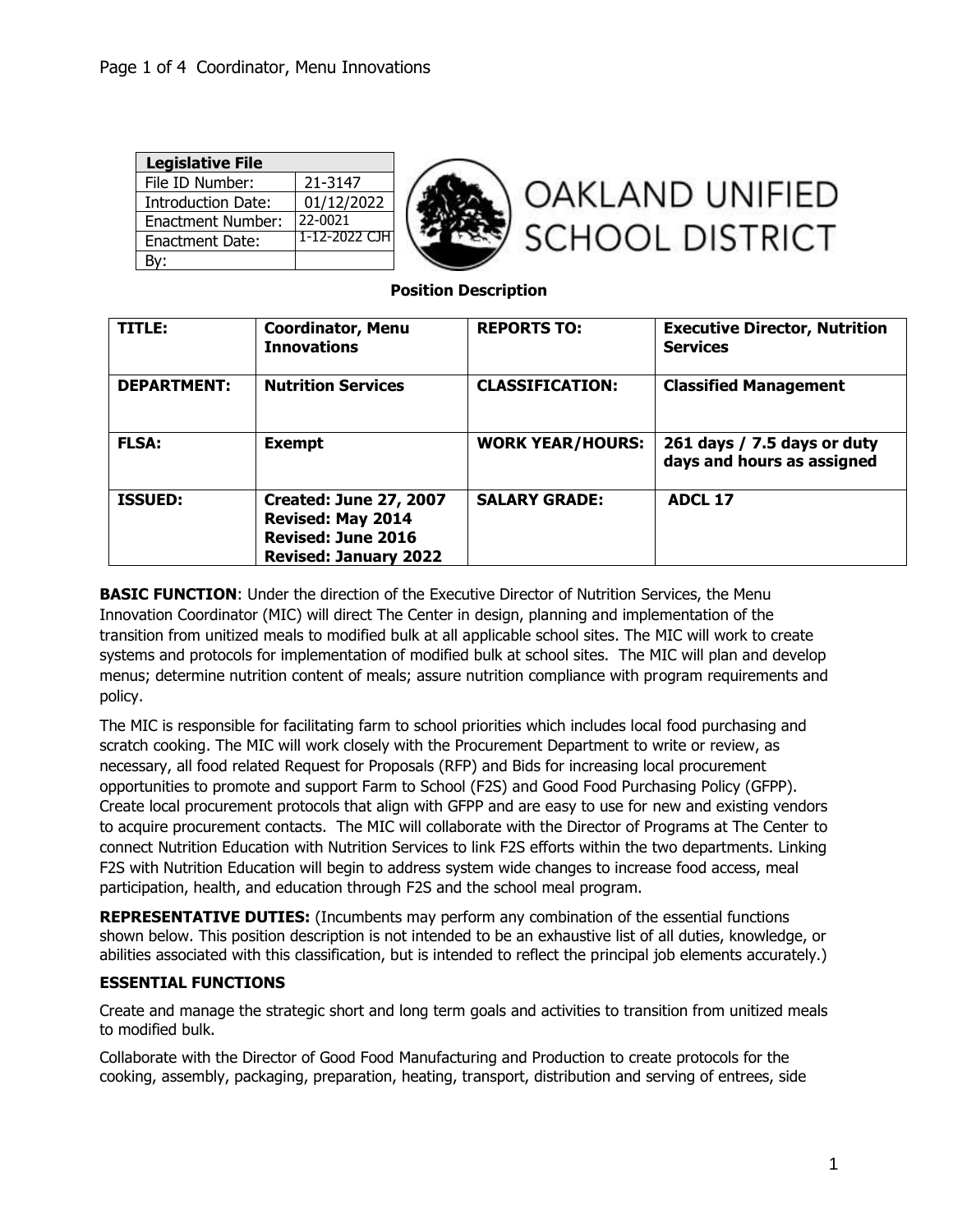## Page 2 of 4 Coordinator, Menu Innovations

dishes, beverages, desserts, fruits, vegetables and other breakfast and lunch items; plan, organize and direct the set-up and stocking of food service areas at all school sites.

Collaborate with the Director of Good Food Manufacturing and Production to plan and manage menu development to build out a high-quality scratch cooking program.

Manage District menu planning and development of recipes; oversee the research, development and nutritional analysis of menus using menu planning software, serving guidelines and recipes; recommend cost controls and pricing of menu items; assure nutritional content and meal component standards comply with applicable regulations and nutrition guidelines.

Manage meal accommodations and policies for implementing special meals for the District.

Manage vendor relationships for food items, new or improved products; oversee taste tests and demonstrations of products to determine quality and compliance with specifications.

Operate computer and software program to maintain records and recipe analysis, production records, meal counts and to convey information.

Work in partnership with the Field Supervision Team and Director Good Food Manufacturing to review and make recommendations for the standardization of supplies, equipment, food products, procedures and staffing patterns based on service models.

Oversee the development of Nutrition Services Good Food Purchasing Program and Farm-to-School procurement policies and procedures; develop Requests for Proposals (RFP) and Bids.

Monitor, evaluate, and manage best and consistent business practices with regard to purchasing, distribution and transportation of local groceries.

Develop and recommend changes to food service program policies and procedures.

Consult on kitchen layout and design, menus, sourcing and procurement, and systems needed in order to execute the dining experience.

Serve as a resource to District staff, parents, school nurses and others regarding nutrition.

Assist Senior Executive Director of Nutrition Services with budget development and preparation for the Department; review and evaluate budgetary and financial data; assist in controlling expenditures in compliance with established limitations

Attend and participate in a variety of meetings, conferences and trainings to maintain current knowledge of new or revised institutional food service methods and trends and evaluate them for potential application within Nutrition Services.

Train, supervise and evaluate the performance of assigned staff; interview and recommend selection of employees; recommend transfers, reassignment, termination and disciplinary actions, as needed.

Utilize personal and network computers for word processing, database management, and computer peripherals and systems applications: Microsoft Office Suite – Advanced Word, Excel, PowerPoint; use web-based applications like School Dude, Web Smart, etc….

Provide cross training to department personnel.

Perform related duties as assigned.

## **QUALIFICATIONS:**

The District determines whether a candidate is qualified based on fulfillment of prerequisites, relevant work experience, ability to perform the essential functions, reference checks, effective interpersonal and communication skills demonstrated by interview performance and/or writing samples, and achievement on performance-based assessments (if applicable) that demonstrate the candidate possesses the requisite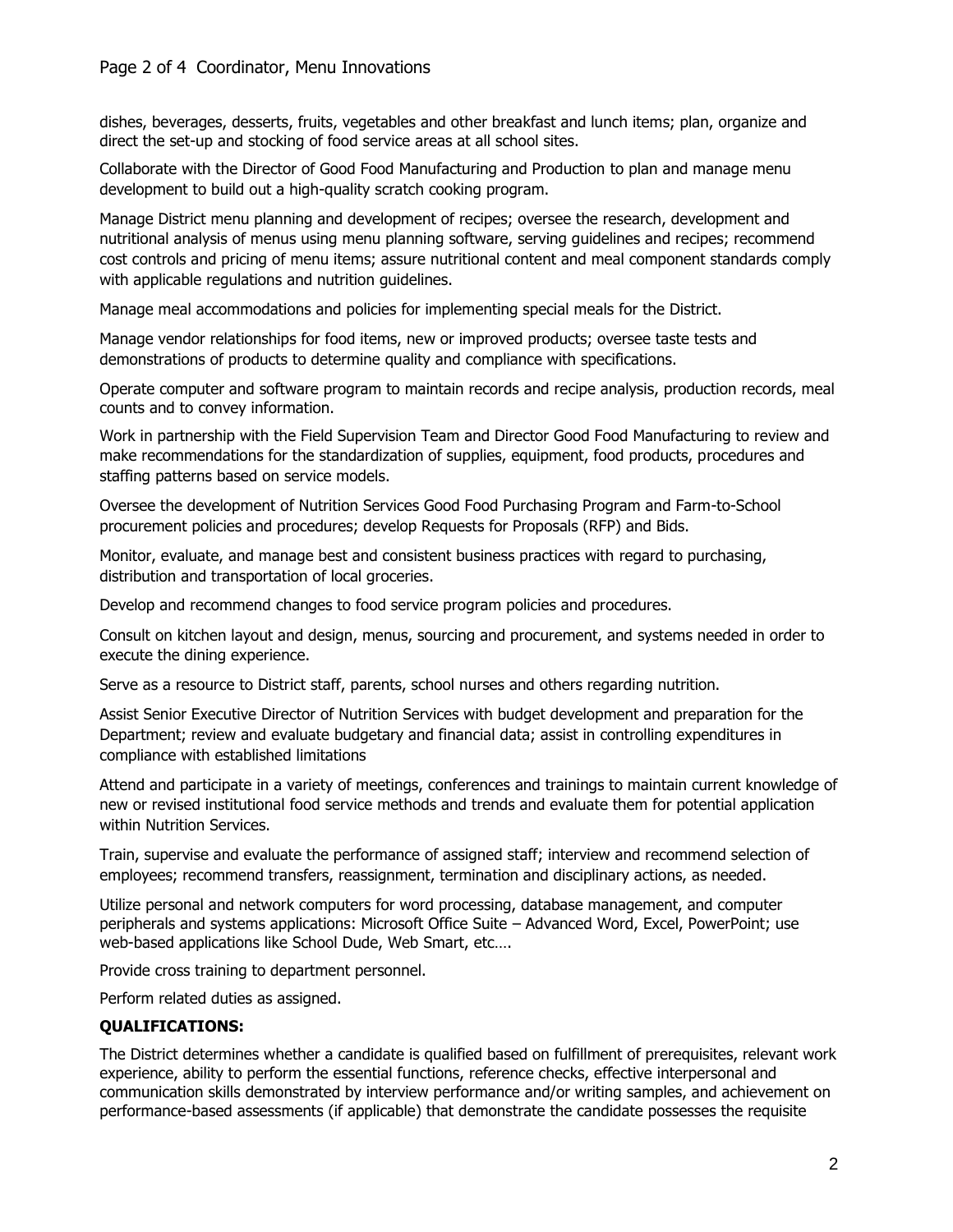knowledge, skills and abilities. Meeting prerequisites only satisfies the initial screening process and does not indicate the candidate is qualified to perform the essential functions of the position.

#### **KNOWLEDGE OF:**

Food and nutrition

Food related computer applications

Food costing accounting

School food operations and budgeting

Menu management/Healthy Hunger Free Kids Act

Food values and nutrition content of foods

Effective teaching strategies and training techniques

Sound supervisory strategies

HACCP program requirements

Health and safety standards

Applicable federal, state, and District codes, regulations, policies and procedures governing work scope

Planning, organization and coordination needed for assigned program

Diverse academic, socio-economic, cultural, ethnic, and disability backgrounds of District students

Correct English usage, grammar, spelling, and punctuation

Gmail, Google Drive and related applications

Computer software, hardware, and related technology

## **ABILITY TO:**

Prepare reports and lesson plans

Plan menus acceptable to students

Gather, collate and/or classify data

Work with detailed information

Communicate effectively both orally and in writing

Establish and maintain effective working relationships with staff, students, parents, vendors and community organizations

Be sensitive and responsive to diverse cultural and ethnic groups

Perform basic math, including calculations using fractions, percents and/or ratios

Read and follow instructions

Use related equipment

Be flexible in a wide variety of circumstances

Meet deadlines and schedules

Set priorities

Adapt to changing service requirements

Supervise, direct and train others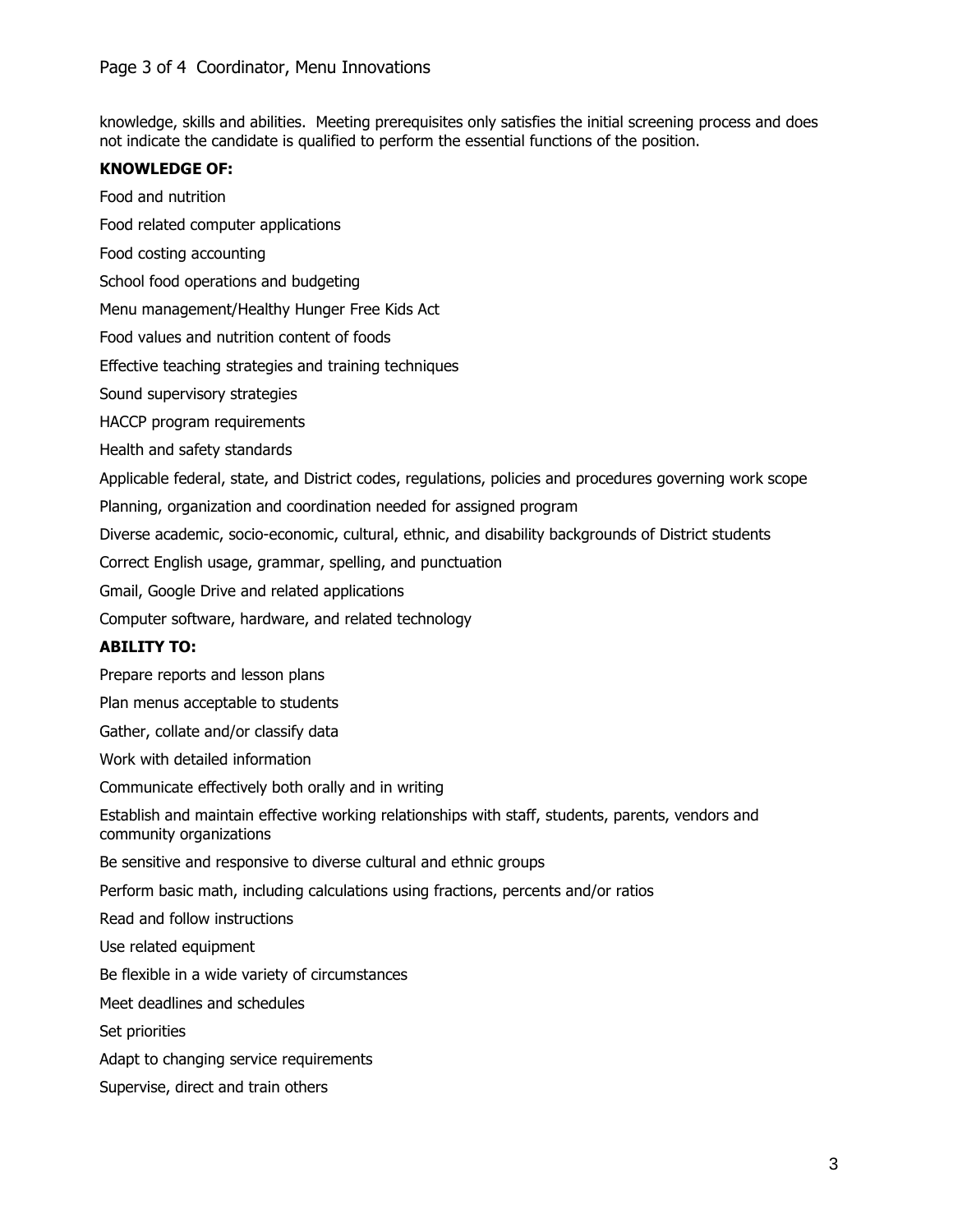Operate personal computer, related software, and other office equipment

# **PREREQUISITES**

Bachelor's Degree in dietetics, nutrition, institutional food services, or a closely related field.

Five (5) years experience in nutrition services or related field

Spanish bilingual preferred

Registered Dietitian, preferred

Food Safety Certification

Valid School Nutrition Specialist Certification preferred

Master's Degree in dietetics, nutrition, institutional food services or public health preferred

Valid California Driver's License

## **PRE-EMPLOYMENT PROCESS:**

Employment eligibility will include fingerprints, tuberculosis and/or other employment clearance

#### **WORKING CONDITIONS**

#### **ENVIRONMENT:**

Food service, office and diverse school site environments; heat from ovens and cold from refrigerators and freezers; considerable amount of walking and standing; driving a vehicle to conduct work; fast-paced work; constant interruptions

#### **PHYSICAL REQUIREMENTS:**

Dexterity of hands and fingers to operate kitchen utensils, equipment and while performing other duties; seeing to prepare food and clean assigned areas; consistent mental alertness; sitting or standing for extended periods of time; lifting, carrying, pushing, and pulling objects up to 30 pounds, occasionally 30+ pounds; bending and twisting at the waist, reaching overhead, above the shoulders and horizontally; seeing to read, write and use the computer; hearing and speaking to exchange information, in person or on the telephone, and make presentations.

#### **NON-DISCRIMINATION POLICY:**

The Oakland Unified School District does not discriminate in any program, activity, or in employment on the basis of actual or perceived race, religion, color, national origin, ancestry, age, marital status, pregnancy, physical or mental disability, medical condition, genetic information, veteran status, gender, sex, or sexual orientation.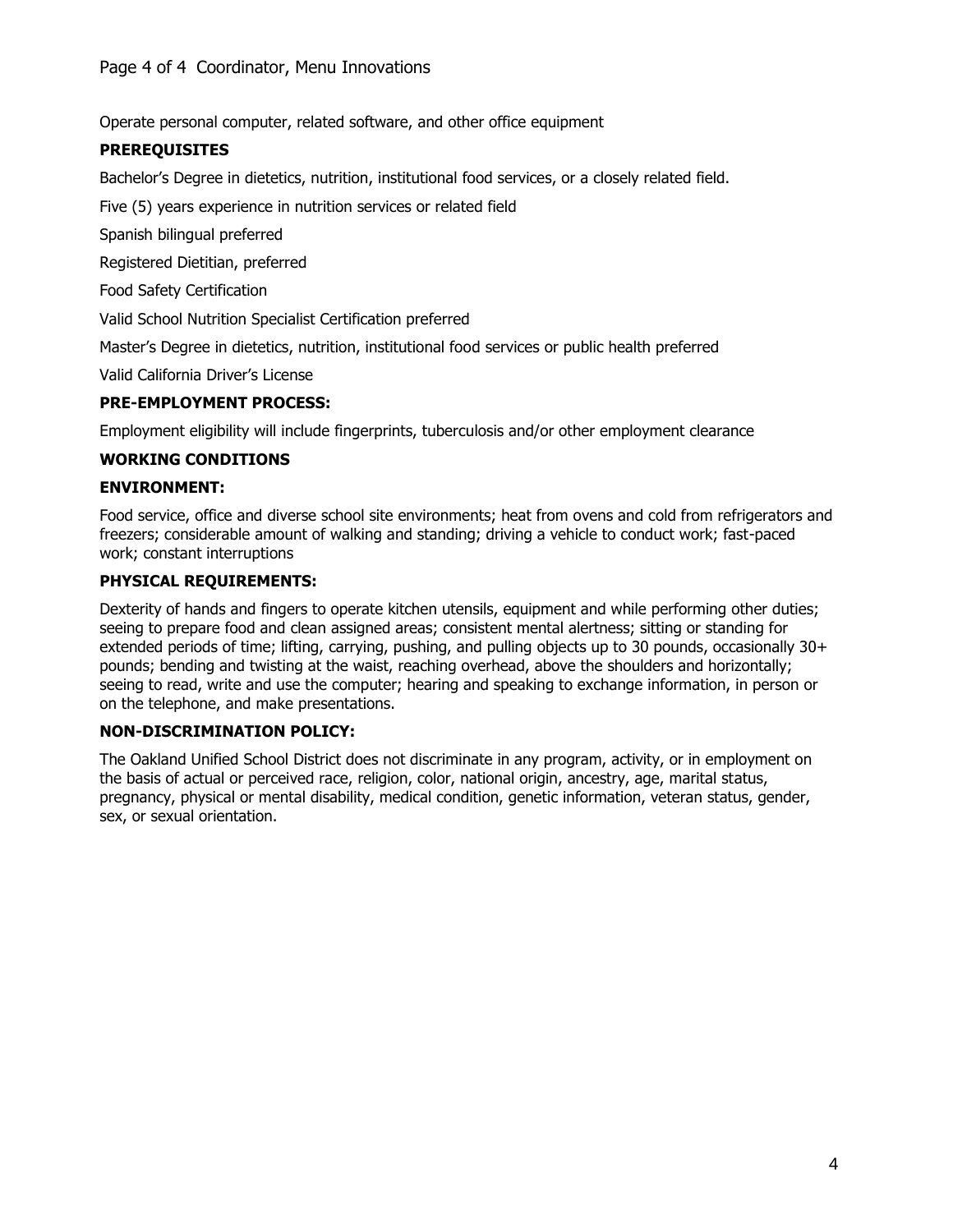

# **SECTION 1: JOB DESCRIPTION CHECKLIST for MANAGEMENT ROLE**

The Job Description (JD) Checklist ensures all pertinent steps have been completed at the District for every JD. Send this checklist or any questions to Martin E. Mitchell, martin.mitchell@ousd.org or 510.879.8841.

|                                        |                               |                | Today's Date              | 12/17/2021                                    |
|----------------------------------------|-------------------------------|----------------|---------------------------|-----------------------------------------------|
| <b>Classification Title</b>            | Coordinator, Menu Innovations |                | Draft                     | Final $\sqrt{ }$                              |
| Final Working Job Title (if different) |                               |                | Time Type                 |                                               |
| Hiring Department/Sponsor              | <b>Nutrition Services</b>     |                | Full-time                 |                                               |
| Hiring Manager's Name                  | Stephanie Bruce               |                | Part-time                 |                                               |
| Hiring Manager's Title                 | Sr. ED Nutrition Services     |                | Temporary                 |                                               |
|                                        |                               |                | Student or Intern         |                                               |
| <b>Bargaining Unit</b>                 | <b>UAOS</b>                   |                | Default Hours             | 37.5<br>/wk                                   |
| <b>Final Salary Range</b>              | ADCL 17                       | <b>Amounts</b> | \$94,318.32               | to \$120,356.03                               |
| <b>Final Date of Job Description</b>   |                               |                | Exempt $\boxed{\smile}$   | Non-Exempt                                    |
| <b>Proposed Board Meeting Date</b>     |                               |                | <b>FLSA Exemption</b>     | Select from List                              |
| <b>Board Agenda Deadline</b>           |                               |                |                           | (Attach applicable Exemption Checklist)       |
|                                        |                               |                | Classification            |                                               |
|                                        |                               |                |                           | If classification supervises others, indicate |
|                                        |                               |                |                           | which type(s) of employees are supervised:    |
|                                        |                               |                | Certificated              | Classified $\triangleright$                   |
|                                        |                               |                | Does not supervise others |                                               |

# **Steps Completed**

|                                                                     | Classification Title                                    | Coordinator, Menu Innovations |                | Draft                   |                                | Final $\vert \nu \vert$                         |                                            |
|---------------------------------------------------------------------|---------------------------------------------------------|-------------------------------|----------------|-------------------------|--------------------------------|-------------------------------------------------|--------------------------------------------|
| Final Working Job Title (if different)<br>Hiring Department/Sponsor |                                                         |                               |                | Time Type               |                                | v                                               |                                            |
|                                                                     |                                                         | <b>Nutrition Services</b>     |                |                         | Full-time                      |                                                 |                                            |
|                                                                     | Hiring Manager's Name                                   | Stephanie Bruce               |                |                         | Part-time                      |                                                 |                                            |
|                                                                     | Hiring Manager's Title                                  | Sr. ED Nutrition Services     |                |                         | Temporary<br>Student or Intern |                                                 |                                            |
|                                                                     | <b>Bargaining Unit</b>                                  | <b>UAOS</b>                   |                |                         | Default Hours                  | 37.5                                            | /wk                                        |
|                                                                     | <b>Final Salary Range</b>                               | ADCL 17                       | <b>Amounts</b> | \$94,318.32             |                                | to \$120,356.03                                 |                                            |
|                                                                     | <b>Final Date of Job Description</b>                    |                               |                | Exempt $\boxed{\smile}$ |                                | Non-Exempt                                      |                                            |
|                                                                     | <b>Proposed Board Meeting Date</b>                      |                               |                | <b>FLSA Exemption</b>   |                                | Select from List                                |                                            |
|                                                                     | <b>Board Agenda Deadline</b>                            |                               |                |                         |                                | (Attach applicable Exemption Checklist)         |                                            |
|                                                                     |                                                         |                               |                | Classification          |                                |                                                 |                                            |
|                                                                     |                                                         |                               |                |                         |                                | If classification supervises others, indicate   |                                            |
|                                                                     |                                                         |                               |                |                         |                                |                                                 | which type(s) of employees are supervised: |
|                                                                     |                                                         |                               |                |                         |                                | Certificated $\Box$ Classified $\triangleright$ |                                            |
|                                                                     |                                                         |                               |                |                         | Does not supervise others      |                                                 |                                            |
|                                                                     |                                                         |                               |                |                         |                                |                                                 |                                            |
|                                                                     |                                                         | <b>Steps Completed</b>        |                |                         |                                |                                                 |                                            |
| <b>Item</b>                                                         |                                                         | <b>Description</b>            |                | <b>Check if</b>         |                                | <b>Indicate Date Completed</b>                  |                                            |
|                                                                     |                                                         |                               |                | <b>Completed</b>        |                                |                                                 |                                            |
| 1 <sub>1</sub>                                                      | Draft JD received from Hiring Manager                   |                               |                |                         | 11/22/2021                     |                                                 |                                            |
|                                                                     |                                                         |                               |                |                         |                                |                                                 |                                            |
| 2.                                                                  | Justification for JD received from Hiring Manager - see |                               |                |                         |                                |                                                 |                                            |
|                                                                     | Section 2                                               |                               |                |                         |                                |                                                 |                                            |
| 3.                                                                  | Meet and Confer session                                 |                               |                |                         | 12/17/2021                     |                                                 |                                            |
|                                                                     | Union feedback: Approved $\boxed{\smile}$               | Not approved                  |                |                         |                                | (Meet and Confer Date)                          |                                            |
| 4.                                                                  | Submitted final JD to Talent Business Manager           |                               |                |                         |                                |                                                 |                                            |
|                                                                     |                                                         |                               |                |                         |                                |                                                 |                                            |
| 5.                                                                  | Board of Education decision                             |                               |                |                         |                                |                                                 |                                            |
|                                                                     | Approved Resolution ID ____                             |                               |                |                         |                                | (Board Meeting Date)                            |                                            |
|                                                                     | Not approved [                                          | No decision                   |                |                         |                                |                                                 |                                            |
| 6.                                                                  | Funding source Fund 13, Resource 5310, Site 991         |                               |                |                         |                                |                                                 |                                            |
|                                                                     | (Incl. Funding Source Name - Resource No. - Site No.)   |                               |                |                         |                                |                                                 |                                            |
| 7.                                                                  | Escape Job Class                                        |                               |                |                         |                                |                                                 |                                            |
|                                                                     |                                                         |                               |                |                         |                                |                                                 |                                            |
| 8.                                                                  | Date that last step is completed:                       |                               |                |                         |                                |                                                 |                                            |
|                                                                     | <b>Classification Staff Initials</b>                    |                               |                |                         |                                |                                                 |                                            |
|                                                                     | <b>New</b><br>Revision                                  | Reclassification<br>No change |                |                         |                                |                                                 |                                            |
|                                                                     | Other Comments:                                         |                               |                |                         |                                |                                                 |                                            |
|                                                                     |                                                         |                               |                |                         |                                |                                                 |                                            |

Last Updated 10.26.18

1000 Broadway, Suite 295, Oakland, CA 94607-4033 510.879.0202 phone | 510.879.0228 fax

*The Oakland Unified School District does not discriminate in any program, activity, or in employment on the basis of actual or perceived race, religion, color, national origin, ancestry, age, marital status, pregnancy, physical or mental disability, medical condition, genetic information, veteran status, gender, sex, or sexual orientation.*